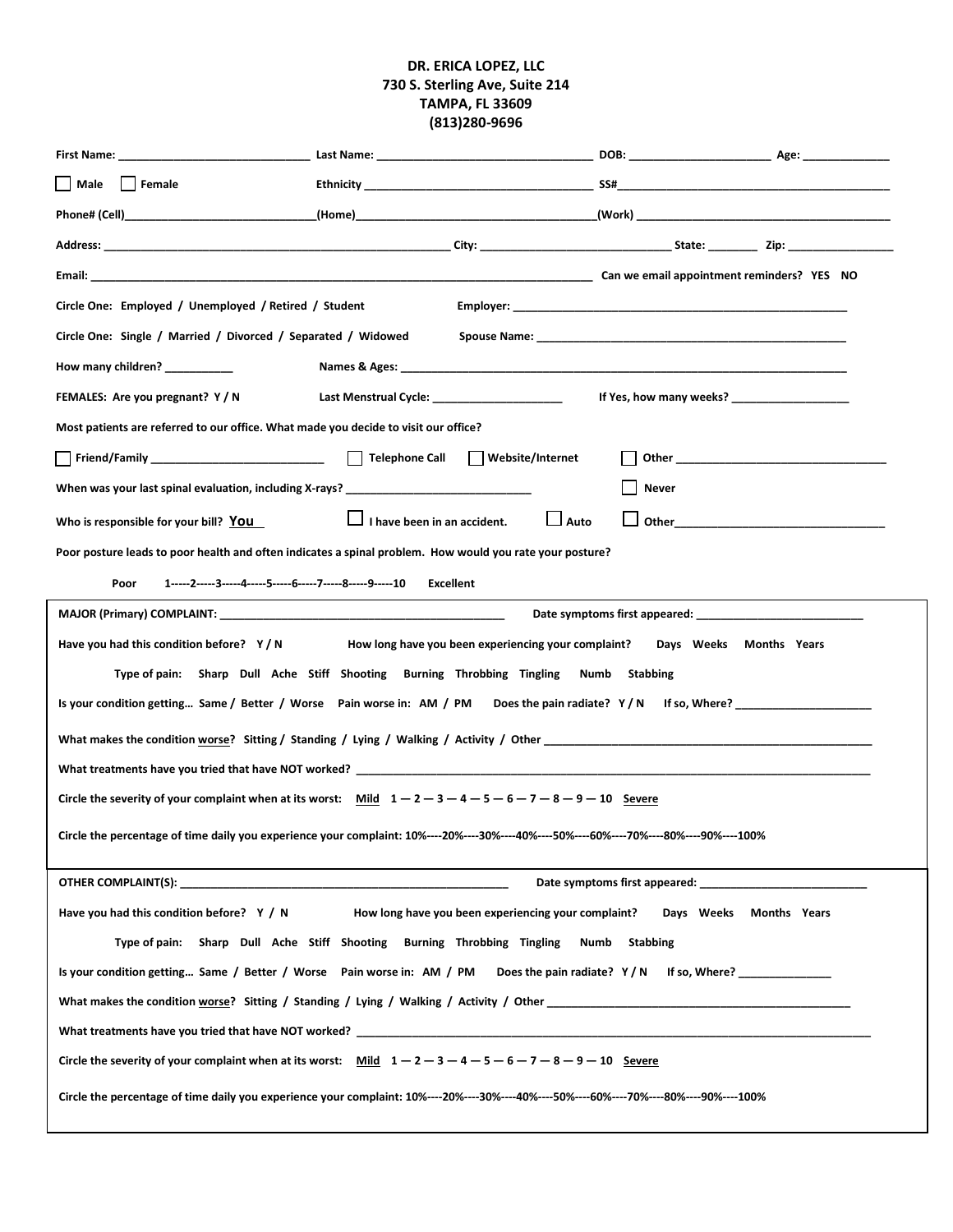#### **DR. ERICA LOPEZ, LLC 730 S. Sterling Ave, Suite 214 TAMPA, FL 33609 (813)280-9696**

| <b>HEALTH HISTORY:</b><br><b>Patient Name:</b> The contract of the contract of the contract of the contract of the contract of the contract of the contract of the contract of the contract of the contract of the contract of the contract of the contract o<br>Major Surgery / Operations<br>Trauma History: Auto Accidents <b>Example 20</b> No. 2014 12:30 No. 2014 12:30 No. 2014 12:30 No. 2014 12:30 No. 2014 |                  |                                                                |                                                         |                                                         |  |  |  |
|----------------------------------------------------------------------------------------------------------------------------------------------------------------------------------------------------------------------------------------------------------------------------------------------------------------------------------------------------------------------------------------------------------------------|------------------|----------------------------------------------------------------|---------------------------------------------------------|---------------------------------------------------------|--|--|--|
|                                                                                                                                                                                                                                                                                                                                                                                                                      |                  |                                                                |                                                         |                                                         |  |  |  |
|                                                                                                                                                                                                                                                                                                                                                                                                                      | <b>CERVICAL:</b> | <b>Neck Pain or Tension</b><br>Pain / Tension across shoulders | <b>Sinus Infections</b><br><b>Headaches / Migraines</b> | <b>Tinnitus (Ringing in Ears)</b><br>Allergies / Asthma |  |  |  |
|                                                                                                                                                                                                                                                                                                                                                                                                                      |                  | Numbness / Tingling down arm(s)                                | <b>Depression / Anxiety</b>                             | <b>Ear Infections</b>                                   |  |  |  |
|                                                                                                                                                                                                                                                                                                                                                                                                                      |                  | Vertigo / Dizziness                                            | <b>Difficulty Sleeping</b>                              | Fatigue                                                 |  |  |  |
|                                                                                                                                                                                                                                                                                                                                                                                                                      | <b>THORACIC:</b> | <b>Mid Back Pain or Tension</b>                                | Acid Reflux / Heartburn                                 | High / Low Blood Pressure                               |  |  |  |
|                                                                                                                                                                                                                                                                                                                                                                                                                      |                  | <b>Difficulty Breathing</b>                                    | Indigestion / Gas                                       | <b>Stress</b>                                           |  |  |  |
|                                                                                                                                                                                                                                                                                                                                                                                                                      |                  | <b>Chest Pains</b>                                             | <b>Carpal Tunnel Syndrome</b>                           | <b>Lowered Immunity</b>                                 |  |  |  |
|                                                                                                                                                                                                                                                                                                                                                                                                                      | LUMBAR:          | <b>Low Back Pain or Tension</b>                                | <b>Loss of Appetite</b>                                 | <b>Frequent Urination</b>                               |  |  |  |
|                                                                                                                                                                                                                                                                                                                                                                                                                      |                  | <b>Sciatica</b>                                                | <b>Prostate Problems</b>                                | Kidney / Bladder problems                               |  |  |  |
|                                                                                                                                                                                                                                                                                                                                                                                                                      |                  | Numbness / Tingling down leg(s)                                | <b>Menstrual Irregularities</b>                         | <b>Plantar Fasciitis</b>                                |  |  |  |
|                                                                                                                                                                                                                                                                                                                                                                                                                      |                  | <b>Constipation / Diarrhea</b>                                 | <b>Sexual Dysfunction</b>                               | Joint Pain / Stiffness                                  |  |  |  |

#### **\_\_\_\_\_\_\_\_\_\_\_\_\_\_\_\_\_\_\_\_\_\_\_\_\_\_\_\_\_\_\_\_\_\_\_\_\_\_\_\_\_\_\_\_\_\_\_\_\_\_\_\_\_\_\_\_\_\_\_\_\_\_\_\_\_\_\_\_\_\_\_\_\_\_\_\_\_\_\_\_\_\_\_\_\_\_\_\_\_ \_\_\_\_\_\_\_\_\_\_\_\_\_\_\_\_\_\_\_\_\_\_\_\_\_\_\_\_\_\_\_\_\_\_\_\_\_\_\_\_\_\_\_\_\_\_\_\_\_\_\_\_\_\_\_\_\_\_\_\_\_\_\_\_\_\_\_\_\_\_\_\_\_\_\_\_\_\_\_\_\_\_\_\_\_\_\_\_\_**

**Please list all Supplements:** 

**How would you rate your quality of sleep: Poor / Average / Good / Great?**

**Regarding your sleep quality: Difficulty falling asleep / Wake up more than 1 time per night**

**How often do you exercise: None / Daily / Moderate / Heavy?**

**Are you currently taking nutritional supplements? YES / NO**

**Type of Exercise: \_\_\_\_\_\_\_\_\_\_\_\_\_\_\_\_\_\_\_\_\_\_\_\_\_\_\_\_\_\_\_\_\_\_\_\_\_\_\_\_\_\_\_\_\_\_\_\_\_\_\_\_\_\_\_\_\_\_\_\_\_\_\_\_\_\_\_\_\_\_\_\_\_\_**

**Do you consume: Coffee / Cigarettes / Alcohol / Over the Counter Meds / Sugar**

**\_\_\_\_\_\_\_\_\_\_\_\_\_\_\_\_\_\_\_\_\_\_\_\_\_\_\_\_\_\_\_\_\_\_\_\_\_\_\_\_\_\_\_\_\_\_\_\_\_\_\_\_\_\_\_\_\_\_\_\_\_\_\_\_\_\_\_\_\_\_\_\_\_\_\_\_\_\_\_\_\_\_\_\_\_\_\_\_\_ \_\_\_\_\_\_\_\_\_\_\_\_\_\_\_\_\_\_\_\_\_\_\_\_\_\_\_\_\_\_\_\_\_\_\_\_\_\_\_\_\_\_\_\_\_\_\_\_\_\_\_\_\_\_\_\_\_\_\_\_\_\_\_\_\_\_\_\_\_\_\_\_\_\_\_\_\_\_\_\_\_\_\_\_\_\_\_\_\_**

How would you rate your daily energy level on a scale of  $1 - 10$ ?

**Are there any health concerns you would like to discuss today?** 

**PAIN DIAGRAM** 

**Place an 'X' on the drawing where you experience pain. Please be sure to mark ALL areas of discomfort.**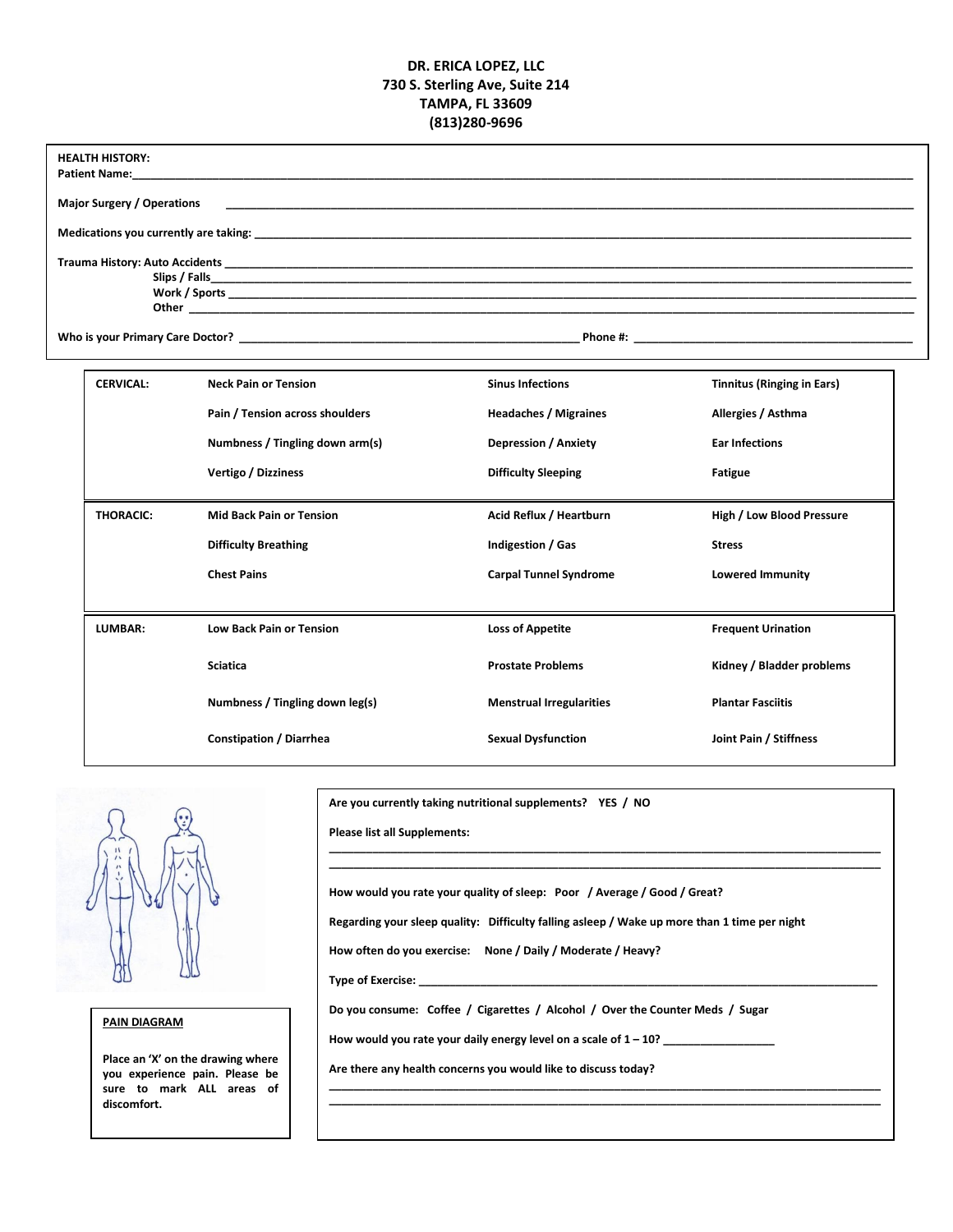# Patient Review of Systems

## THE NERVOUS SYSTEM CONTROLS AND COORDINATES ALL ORGANS AND STRUCTURES OF THE HUMAN BODY

#### *Please check the corresponding* boxes *for each symptom or condition you have experienced - including both past and present.*

|                          | <b>REGIONS</b>                       | <b>FUNCTIONS</b>                                                                                                                                                                                                                      | <b>SYMPTOMS</b>                                                                                                                                                                                                                                                                                                                                                    |                                                                                                                                                                                                                                                                                                                                |
|--------------------------|--------------------------------------|---------------------------------------------------------------------------------------------------------------------------------------------------------------------------------------------------------------------------------------|--------------------------------------------------------------------------------------------------------------------------------------------------------------------------------------------------------------------------------------------------------------------------------------------------------------------------------------------------------------------|--------------------------------------------------------------------------------------------------------------------------------------------------------------------------------------------------------------------------------------------------------------------------------------------------------------------------------|
| le Grica<br>CHIROPRACTOR | <b>Cervical</b>                      | • Autonomic Nervous<br>System<br>• ENT System<br>• Vision, Balance &<br>Coordination<br>• Speech<br>• Immune System<br>· Digestive System<br>• Nerve Supply to<br>Shoulders, Arms<br>& Hands<br>• Sympathetic Nucleus<br>• Metabolism | PASS PASSEN<br>Colic & Excessive Crying<br>Ear & Sinus Infections<br>Allergies & Congestion<br>Immune Deficiency<br><b>Headaches &amp; Migraines</b><br>Vertigo & Dizziness<br>Sore Throat & Strep<br>Swollen Tonsils & Adenoids<br>Vision & Hearing Issues<br>Low Energy & Fatigue<br><b>Difficulty Sleeping</b><br>Pain, Numbness & Tingling<br>in Arms to Hands | PASS PARSAL<br>Epilepsy & Seizures<br>Sensory & Spectrum<br>ADD / ADHD<br>Focus & Memory Issues<br><b>Anxiety &amp; Stress</b><br><b>Balance &amp; Coordination</b><br>Speech Issues<br>TMJ / Jaw Pain<br><b>Stiff Neck &amp; Shoulders</b><br>Depression<br><b>High Blood Pressure</b><br>Poor Metabolism &<br>Weight Control |
|                          | Upper<br><b>Thoracic</b>             | • Upper G.I.<br>• Respiratory System<br>• Cardiac Function                                                                                                                                                                            | Reflux / GERD<br>Chronic Colds & Cough<br>Asthma                                                                                                                                                                                                                                                                                                                   | Bronchitis & Pneumonia<br><b>Functional Heart Conditions</b>                                                                                                                                                                                                                                                                   |
|                          | <b>Mid</b><br><b>Thoracic</b>        | · Major Digestive Center<br>• Detox & Immunity                                                                                                                                                                                        | Gallbladder Pain / Issues<br>Jaundice<br>Fever                                                                                                                                                                                                                                                                                                                     | Indigestion & Heartburn<br><b>Stomach Pains &amp; Ulcers</b><br><b>Blood Sugar Problems</b>                                                                                                                                                                                                                                    |
|                          | Lower<br><b>Thoracic</b>             | • Stress Response<br>• Filtration & Elimination<br>• Gut & Digestion<br>• Hormonal Control                                                                                                                                            | <b>Behavior Issues</b><br>Hyperactivity<br>Chronic Fatigue<br><b>Chronic Stress</b>                                                                                                                                                                                                                                                                                | Allergies & Eczema<br><b>Skin Conditions / Rash</b><br>Kidney Problems<br>Gas Pain & Bloating                                                                                                                                                                                                                                  |
|                          | Lumbar,<br><b>Sacrum</b><br>& Pelvis | • Lower G.I.<br>(Absorption & Motility)<br>• Gut-Immune System<br>• Major Hormonal<br>Control                                                                                                                                         | Constipation<br>Crohn's, Colitis & IBS<br>Diarrhea<br>Bed-wetting<br><b>Bladder &amp; Urination Issues</b><br>Cramps & Menstrual Issues<br><b>Cysts &amp; Endometriosis</b><br>Infertility<br>Impotency<br>Hemorrhoids                                                                                                                                             | Sciatica & Radiating Pain<br>Lumbopelvic / SI Joint Pain<br><b>Hamstring Tightness</b><br>Disc Degeneration<br>Leg Weakness & Cramps<br>Poor Circulation & Cold Feet<br>Knee, Ankle & Foot Pain<br>Weak Ankles & Arches<br>Lower Back Pain<br>Gluten & Casein Intolerance                                                      |

# Patient Name:

 $\overline{\mathcal{E}}$ 

Ś,

Date:  $\sqrt{2}$ 

/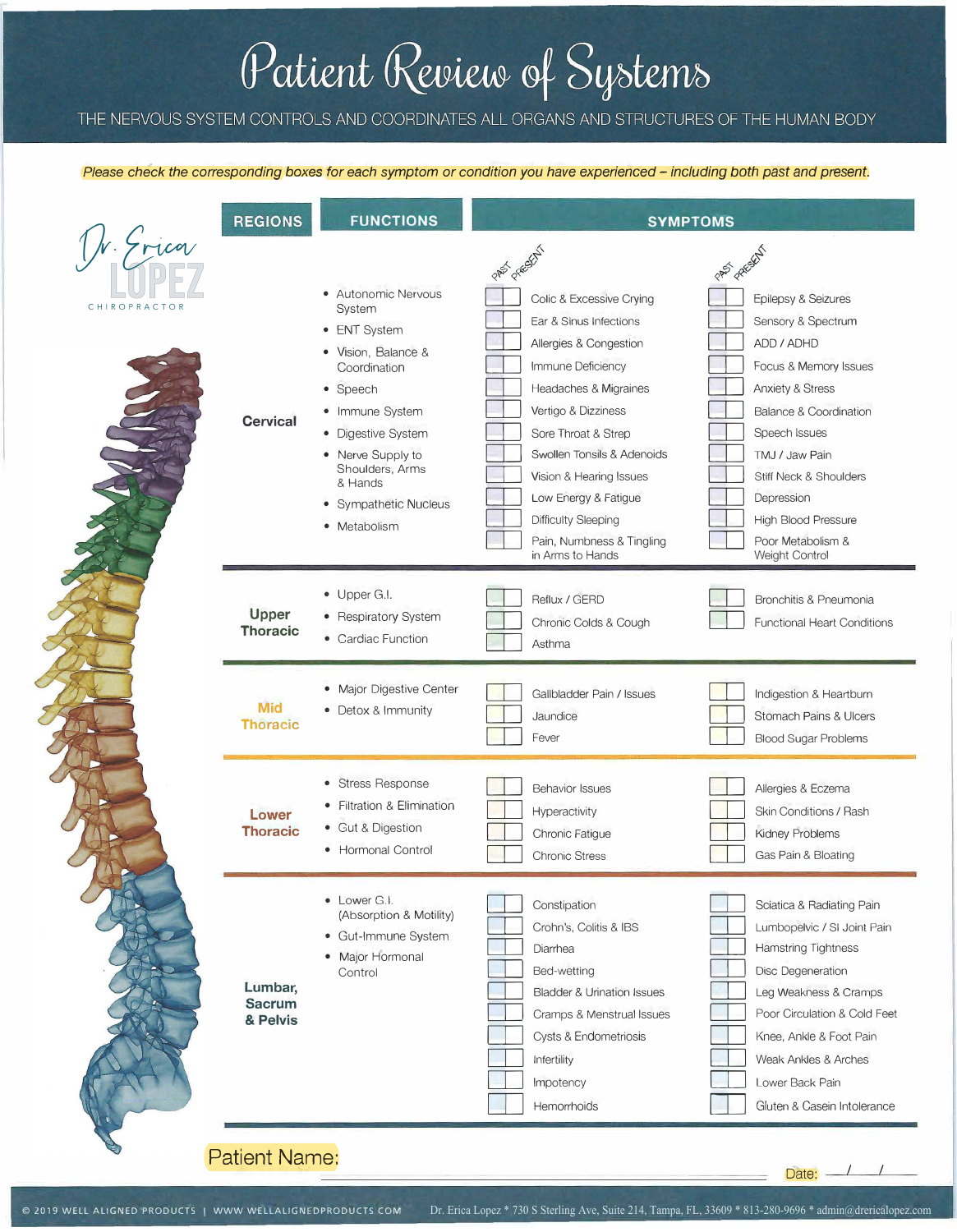#### **DR. ERICA LOPEZ, LLC 730 S Sterling Ave, Suite 214 TAMPA, FL 33609 (813)280-9696**

#### **Patient Consent for Use and Disclosure of Protected Health Information**

#### **Dr. Erica Lopez, LLC**

**I hereby give my consent for Dr. Erica Lopez, LLC to use and disclose protected health information (PHI) about me to carry out treatment, payment and healthcare operations (TPO).**

**Dr. Erica Lopez, LLC Notice of Privacy Practices provides a more complete description of such uses and disclosures.**

**I have the right to review the Notice of Privacy Practices prior to signing this consent. Dr. Erica Lopez, LLC reserves the right to revise its Notice of Privacy Practices at any time. A revised Notice of Privacy Practices may be obtained by forwarding a written request to Dr. Erica Lopez, LLC Privacy officer at:**

**730 S Sterling Ave, Suite 214, Tampa, FL 33609**

**With this consent, Dr. Erica Lopez, LLC may call my home or alternative location and leave a message on voicemail or in person in reference to any items that assist the practice in carrying out TPO, such as appointment reminders, insurance items and any calls pertaining to my clinical care, including laboratory results among others.**

**With this consent, Dr. Erica Lopez, LLC may mail to my home or other alternative locations any items that assist the practice in carrying out TPO, such as appointment reminder cards and patient statements as long as they are marked Personal and Confidential.**

**With this consent, Dr. Erica Lopez, LLC may email to my home or other alternative locations any items that assist the practice in carrying out TPO, such as appointment reminder cards and patient statements. I have the right to request that Dr. Erica Lopez, LLC restricts how it uses or discloses my PHI to carry out TPO. However, the practice is not required to agree to my requested restrictions, but if it does, it is bound by this agreement.**

**By signing this form, I am consenting to Dr. Erica Lopez, LLC's use and disclosure of my PHI to carry out TPO.**

**I may revoke my consent in writing except to the extent that the practice has already made disclosures in reliance upon my prior consent. If I do not sign this consent, or later revoke it Dr. Erica Lopez, LLC may decline to provide treatment to me.**

**Signature of Patient or Legal Guardian**

**\_\_\_\_\_\_\_\_\_\_\_\_\_\_\_\_\_\_\_\_\_\_\_\_\_\_\_\_\_\_\_\_\_\_\_**

**Patient's Name Date** 

**\_\_\_\_\_\_\_\_\_\_\_\_\_\_\_\_\_\_\_\_\_\_\_\_\_\_\_\_\_\_\_\_\_\_\_\_\_\_\_ \_\_\_\_\_\_\_\_\_\_\_\_\_\_\_\_\_\_**

**Print Name of Patient or Legal Guardian**

**\_\_\_\_\_\_\_\_\_\_\_\_\_\_\_\_\_\_\_\_\_\_\_\_\_\_\_\_\_\_\_\_\_\_\_\_\_\_**